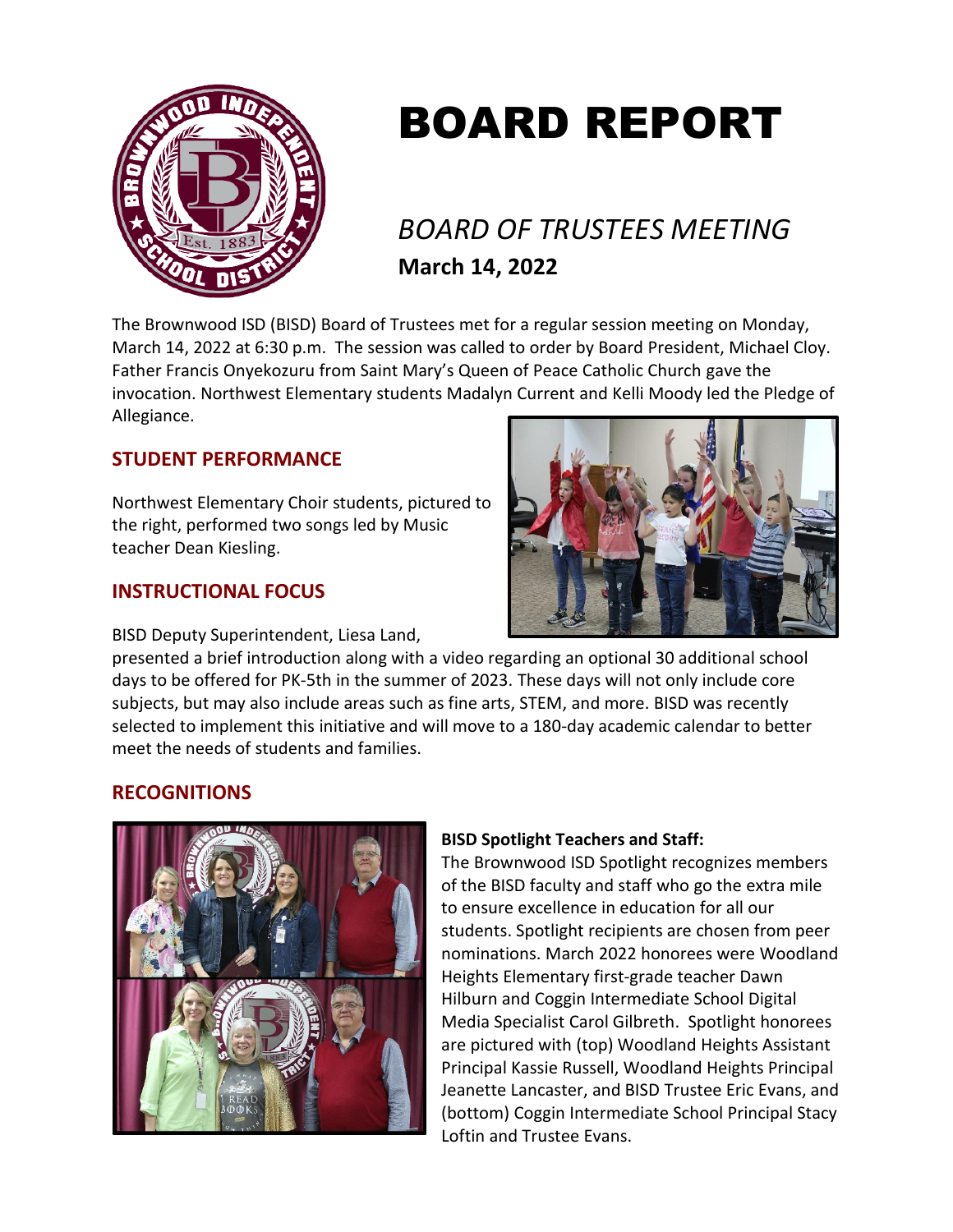#### **SCHOOL COUNSELORS**

Brownwood ISD school counselors from Brownwood Middle School (BMS), Coggin Intermediate School (CIS), East Elementary, Northwest Elementary, and Woodland Heights Elementary were recognized for receiving the CREST Exemplary Award. Those recognized included Denise Cox, Angie Bertrand, Kerri Jacobson, Rachel Griffin, Dawna Fulton, Marci Reagan, Lindsey Bigham, LeeAnn Stork, Kimber Bennet, and Marci Reagan. Recipients are pictured below along with BISD Mental Health Coordinator Danielle Howard, BISD Deputy Superintendent Liesa Land, and BISD Trustee Diane Thompson.



#### **CIS ROBOTICS TEAM**

The Robotics team at Coggin Intermediate School received first place in the Intermediate Division at the San Angelo Stock Show Robotics competition. Team members included Roman Delgado, Kinsler Doremus, Jaxon Mouser, Rylan Martin, and Evan Smith. Team members are pictured below along with BISD Trustee Amary Doremus, CIS Principal Stacy Loftin, BISD Trustee Diane Thompson, Robotics coaches Amber Shipman and Sherri Land, and BISD Trustee Codie Smith.

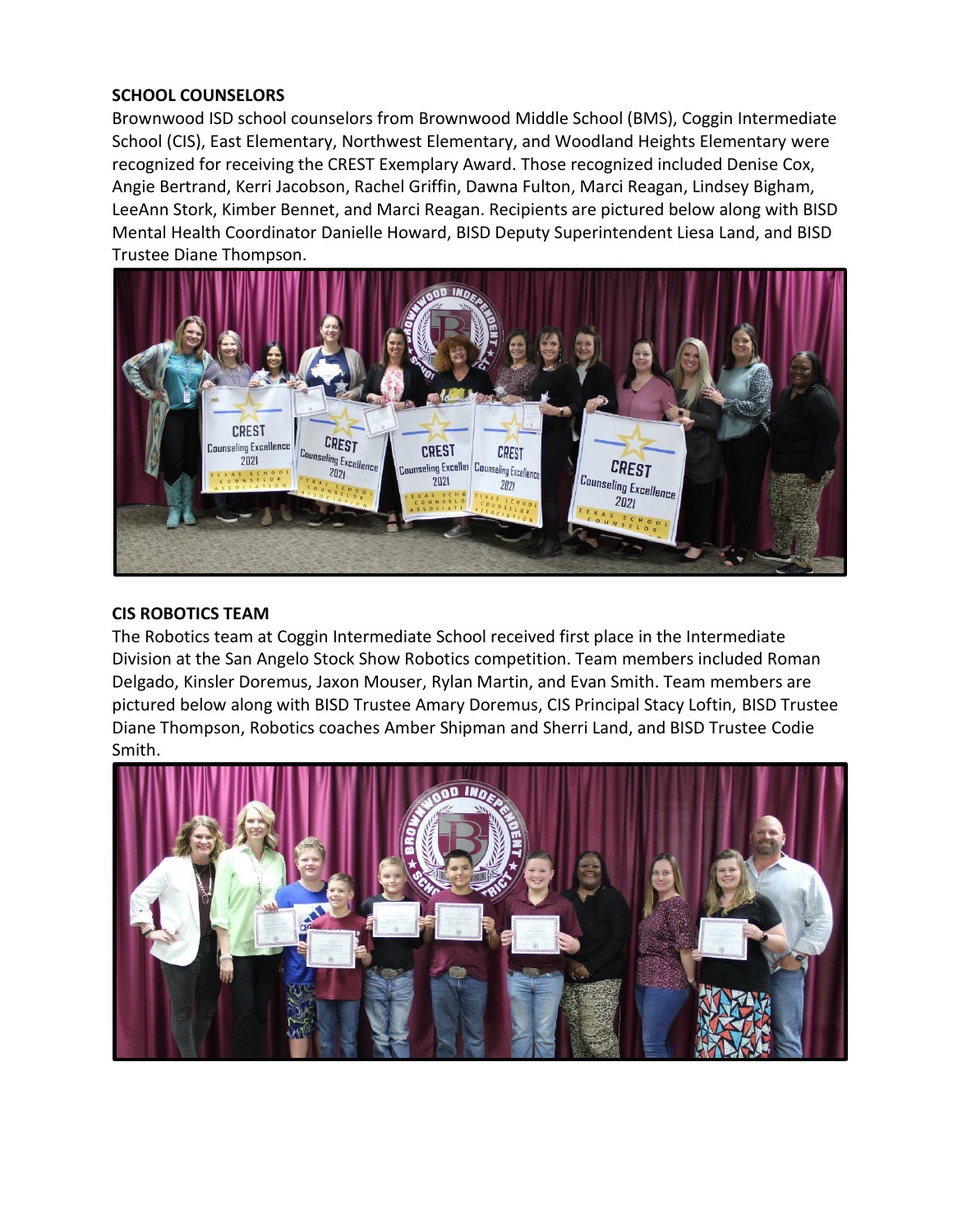#### **MATH TEACHERS**

Dawn Hilburn (Woodland Heights) and Jan Briggs (Woodland Heights) were recognized for exemplary service in strengthening student academic achievement. Recipients are pictured below along with Woodland Heights Assistant Principal Kassie Russell, Woodland Heights Principal Jeanette Lancaster, and BISD Trustee Amary Doremus.



# **SUPERINTENDENT'S REPORT**

Dr. Young provided the following updates and information:

- Budget update
- A letter from Region 15 noting no contested races for their board election
- ESSER 3 COVID funding requires an in-person instruction plan six-month review

# **DISCUSSION & ACTION ITEMS**

#### **DEPARTMENTAL REPORTS**

**BISD Community Relations Report:** Dr. Young presented a summary of the communicationsrelated data provided by BISD Community Relations Coordinator, Charles Musgrove. The communications report contained updates and data on several projects including Project Neighborhood, billboard campaigns, and other digital communication metrics. Since June 2021, sixty press releases and 145 School Messenger direct communications (Email/SMS) have been sent. The report also contained a summary of website and social media statistics which indicate continued growth in all social media platforms. Highlights also included three Texas School Public Relations Association (TSPRA) STAR awards received (Chick-fil-A video – Gold, District of Choice Billboard – Silver, Teaching at BISD Video – Bronze) and the continued use of a Communications Intern, a college student recommended through a partnership with Howard Payne University.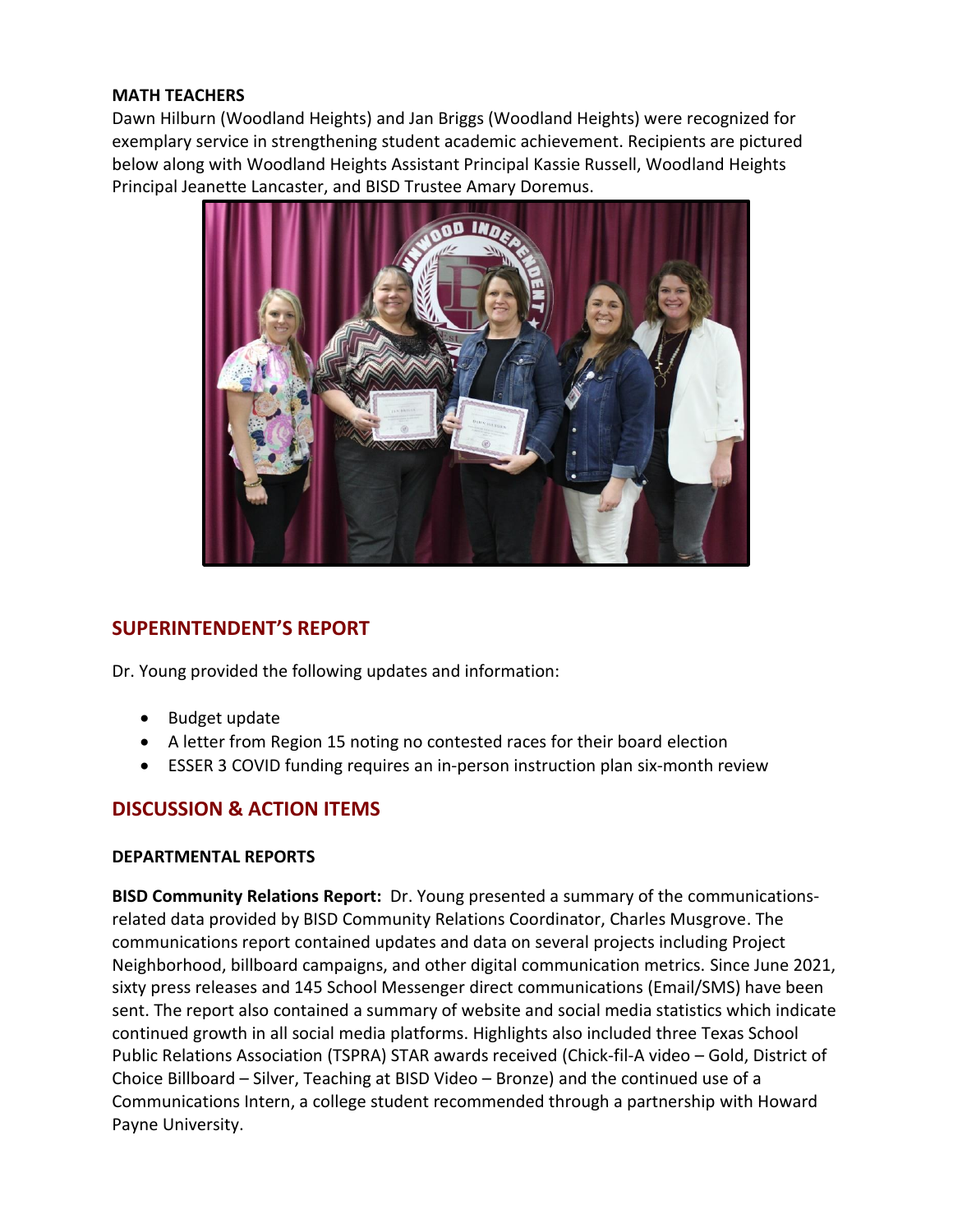**BISD Technology Report:** Dr. Young presented information regarding recent technology projects within the district provided by BISD Director of Technology, Mark Stanley. The BISD Technology Department currently supports approximately 5343 computing devices in addition to well over 900 other devices such as Promethean boards, printers, document cameras, and network-related equipment.

The report noted the importance and quality of work done in Instructional Technology, working with teachers to help them implement digital content and software in their classrooms. Students are being exposed to new technologies and resources that were not available to them in the past. Tynker was a specific piece of software that was highlighted. Tynker offers blockbased coding challenges and courses for students in elementary through high school. It prepares students to transition into real world programming languages. With over 9,000 lines of code written by BISD elementary students, the amount of engagement is impressive.

Information pertaining to additional classroom equipment installations, district safety and security technology, and current and upcoming projects was also provided.

**School Nutrition Contract Update:** Brownwood ISD has a four-year contract with Southwest Food Excellence (SFE) to provide school meal services. As mandated, a request for proposals was sent out this year and BISD Superintendent of Business and Finance Mitch Moore provided an update on the process. Four bids were received. The companies that turned in bids were Chartwells, SFE, Aramark, and Taher. A selection committee consisting of five members from the School Health Advisory Committee (SHAC) will meet and provide a recommendation to TDA. The results will be brought to the Board for final approval at the April Board Meeting.

## **CONSIDER APPROVAL OF PROJECT NEIGHBORHOOD INITIATIVE**

Over the last three years, campus configurations were examined. Project Neighborhood moves 4th and 5th grades back to neighborhood elementaries and creates a Pre-K-6th school at Coggin Intermediate. Six community meetings were held throughout the district providing information and collecting feedback. A section on the website was created to provide parents and the public with up-to-date information, links, and more regarding Project Neighborhood [\(https://www.brownwoodisd.org/projectneighborhood\)](https://www.brownwoodisd.org/projectneighborhood). Mapping software containing detailed demographics and student data was utilized to redraw elementary attendance zones with the addition of Coggin Elementary. Community feedback was used to tweak boundaries and address concerns. Parents will be able to enter their address online and see the new attendance zones on an interactive map by visiting

[https://www.brownwoodisd.org/elemzones.](https://www.brownwoodisd.org/elemzones) Trustee Evans made a motion to approve the reorganization of BISD campus grade levels as outlined in the Project Neighborhood plan. This includes any needed attendance boundary changes, the shift to 3 & 4-year-old Pre-K, and changes in staff assignments. Trustee Jones seconded the motion. The motion was unanimously approved.